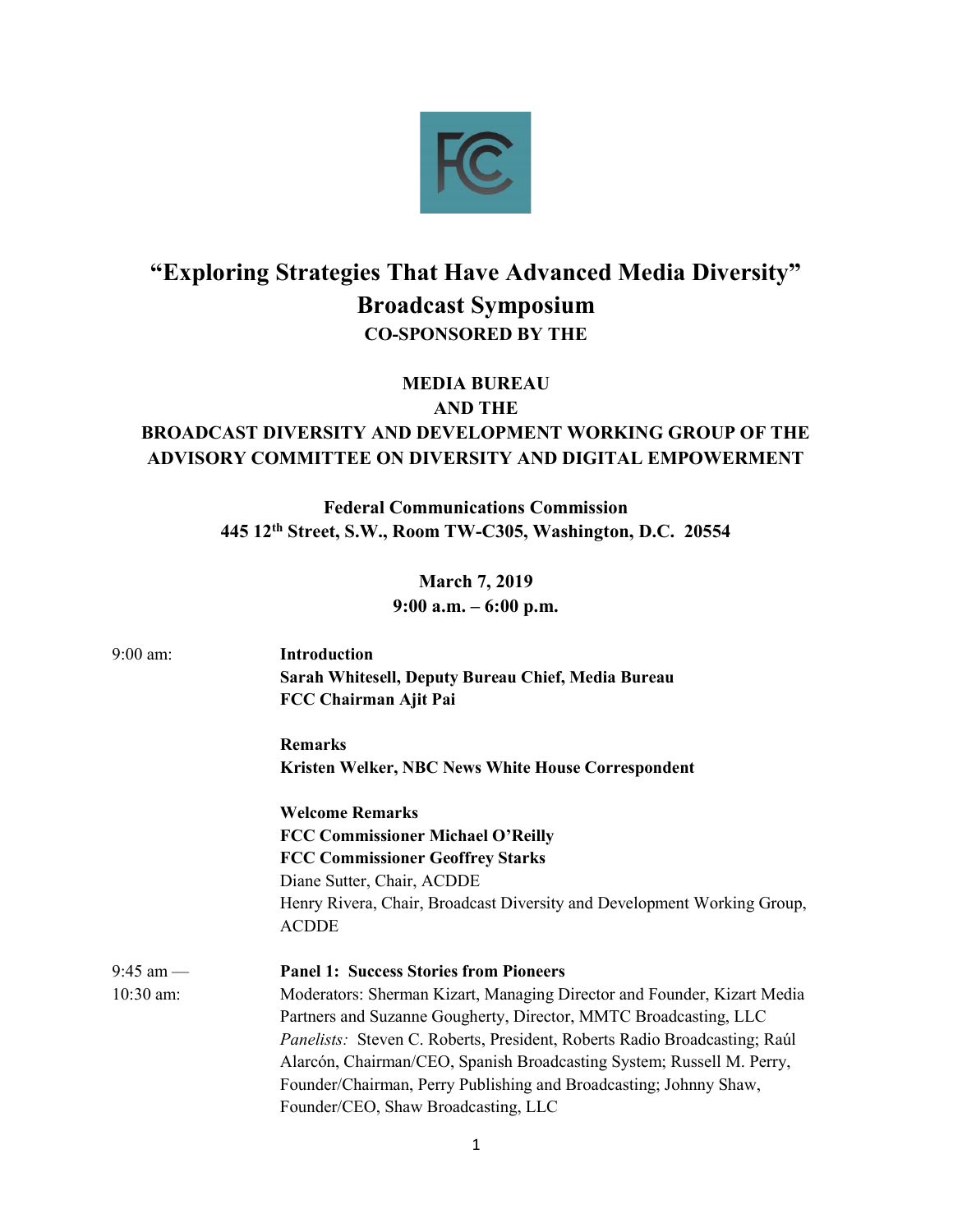| $10:30$ am -                       | <b>Panel 2: Success Stories from Today's Radio Entrepreneurs</b>                                                                           |
|------------------------------------|--------------------------------------------------------------------------------------------------------------------------------------------|
| 11:15 am:                          | Moderators: Sara Lomax-Reese, President/CEO, WURD Radio; Michelle Duke,                                                                    |
|                                    | Vice President, NAB Education Foundation                                                                                                   |
|                                    | Panelists: Dr. Nimisha Shukla, CEO, South Asian Broadcasting; Pedro Zamora,                                                                |
|                                    | President, Zamora Entertainment; Chesley Maddox-Dorsey, CEO, American                                                                      |
|                                    | Urban Radio Networks; Melody Spann Cooper, Chair, Midway Broadcasting                                                                      |
|                                    | Group, WVON Chicago; Mark Lipp, Partner, Fletcher, Heald & Hildreth                                                                        |
| $11:15 \text{ pm}$ —               | Panel 3: Success Stories from Today's Television Entrepreneurs                                                                             |
| $12:00 \text{ pm}$                 | Moderator: Dr. Nicol Turner-Lee, Fellow, Brookings Institution                                                                             |
|                                    | Panelists: DuJuan McCoy, President/CEO, Bayou City Broadcasting; Ernesto                                                                   |
|                                    | Schweikert, President, Crocodile Broadcasting; Maxwell Agha, CEO, ICN-FV;                                                                  |
|                                    | Don Jackson, Chairman/CEO, Central City Productions; Jeff Chang,                                                                           |
|                                    | President/CEO, Chang Media Group                                                                                                           |
| $12:00 \text{ pm}$ —               | <b>Remarks</b>                                                                                                                             |
| $12:05$ pm:                        | <b>FCC Commissioner Brendan Carr</b>                                                                                                       |
| $12:05 \text{ pm}$ —               | <b>Lunch/Networking Break</b>                                                                                                              |
| $1:15$ pm:                         |                                                                                                                                            |
| $1:15$ pm —                        | Panel 4: Success Stories from Today's Broadband and OTT Entrepreneurs                                                                      |
| $2:00$ pm                          | and Content Providers                                                                                                                      |
|                                    | Moderators: Dr. Jannette Dates, Dean Emerita, Howard University School of<br>Communications; Alfredo Rodriguez, Vice President, DISHLatino |
|                                    | Panelists: Frank Washington, Broadcast Investor; Victor Cerda, Senior VP,                                                                  |
|                                    | v-me Media; Paula Madison, Chairman/CEO, Madison Media Management,                                                                         |
|                                    | LLC; Dr. Sheila Brooks, Founder/CEO, SRB Communications, LLC; Augusto                                                                      |
|                                    | Valdez, Principal, Condista                                                                                                                |
|                                    |                                                                                                                                            |
| $2:00 \text{ pm} -$                | Panel 5: How Diverse Entrepreneurs Can Use Mergers and Acquisitions                                                                        |
| $2:45$ pm                          | as an Opportunity for Entry and Growth                                                                                                     |
|                                    | Moderators: James Winston, President, NABOB; Brent Wilkes,                                                                                 |
|                                    | President/Founder, Wilkes Strategies                                                                                                       |
|                                    | Panelists: David Honig, President Emeritus, MMTC; DuJuan McCoy,                                                                            |
|                                    | President/CEO, Bayou City Broadcasting; Jane Mago, former General Counsel,                                                                 |
|                                    | NAB; Caroline Beasley, CEO, Beasley Media Group, LLC                                                                                       |
| $2:45$ pm $-$<br>$3:00 \text{ pm}$ | <b>Networking Break</b>                                                                                                                    |